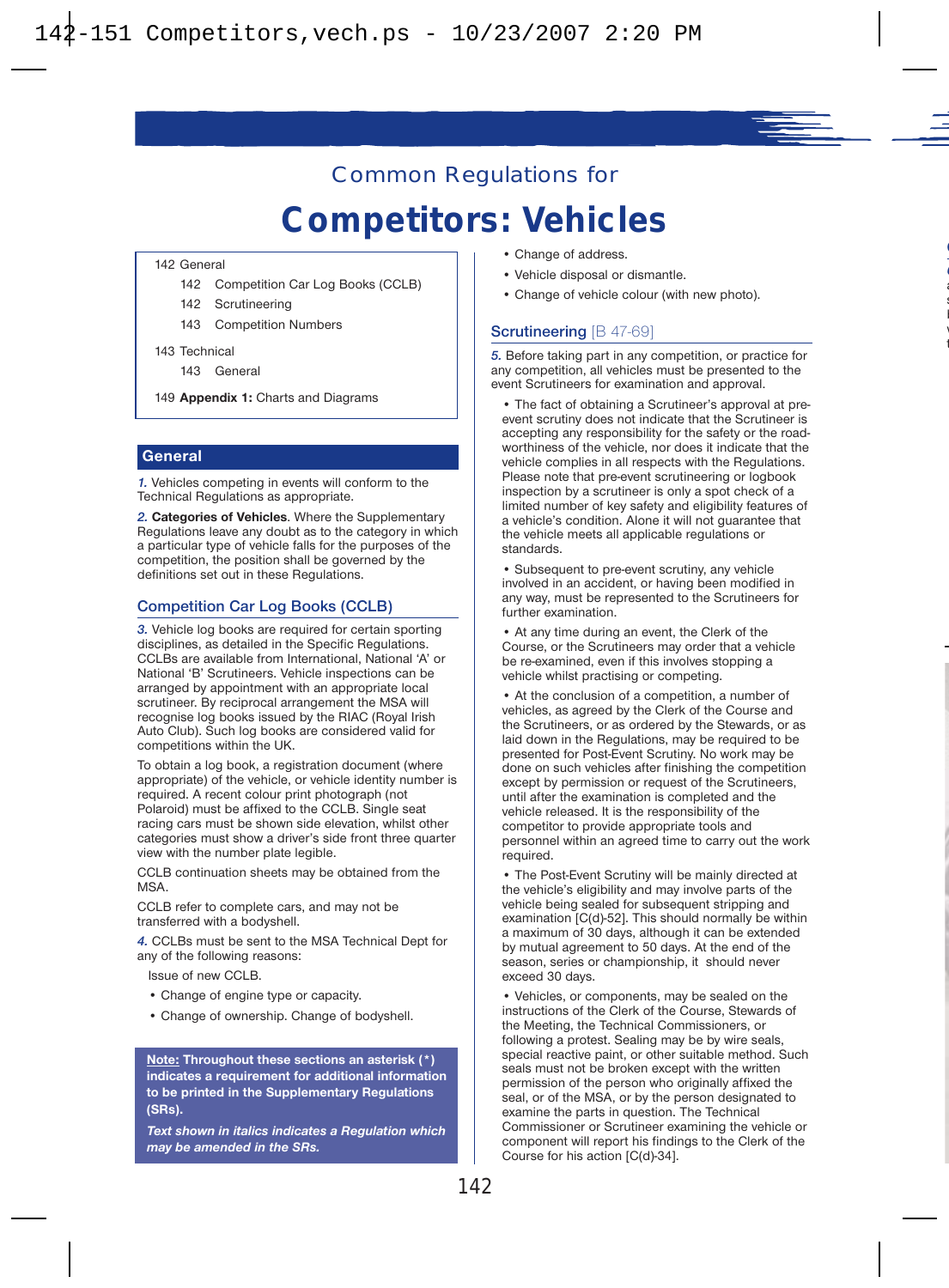### **[C(b)] Competitors: Vehicles**

• Approval of a vehicle will only be in relation to those items of the vehicle which have been examined and will only apply to the event which the vehicle has just completed.

#### **Competition Numbers (Chart 6)**

*6.* Numbers must be displayed in a durable manner and be black, of a minimum size of 23cm high with stroke width of a minimum of 3.8cm on a white oblong background measuring not less than 48cm x 33cm which must extend at least 5cm beyond the outline of the numbers.

• If on a white vehicle the background must be delineated at 48cm x 33cm by a continuous black line, except for cars of period A to E.

• Numbers must be displayed on each side of the vehicle (front doors, alongside the cockpit or on rear wing end plates) and on the foremost part of the nose

• Certain types of competition have special requirements which will appear in SRs (Subject to approval by the MSA) [See K 194-198 for Kart Numbers].

• Note. Consideration should be given at all times to the positive identification of vehicles by the competition organisers, whose decisions will be final.

• The numbers must be of the 'Classic' type as shown below:

1–2–3–4–5–6–7–8–9–0.

• In International events the name(s) of the driver(s) and the national flag of the country must be displayed on the front wings or body work.

• Any means of identifying individual cars during a competition MUST be removed at the finish of the event.

#### **Technical**

The following technical regulations are mandatory and apply to vehicles in all forms of competition (other than karting). In addition vehicles must comply with the appropriate Specific Technical Regulations. Where there are several regulations concerning any particular subject it shall be taken, as a general principle, that one does not override another unless specifically stated.

#### **General**

*7.* As a general principle in all Technical Regulations, it is prohibited to carry out any tuning or modification that is not specifically permitted. The fact that some modifications are mentioned as prohibited does not imply that others are allowed.

#### **All vehicles must:**

#### *8.* **Chassis/Body (including aerodynamics)**

(a) Be fitted with bodywork including a driver (and passenger) compartment isolated from the engine,



www.leda.com

#### leda suspension

Sales & Service

tel: 01335 348 880 fax: 01335 300 024 Unit 2, The Beeches, Moor Farm Road, Ashbourne, Derbyshire, DE6 1H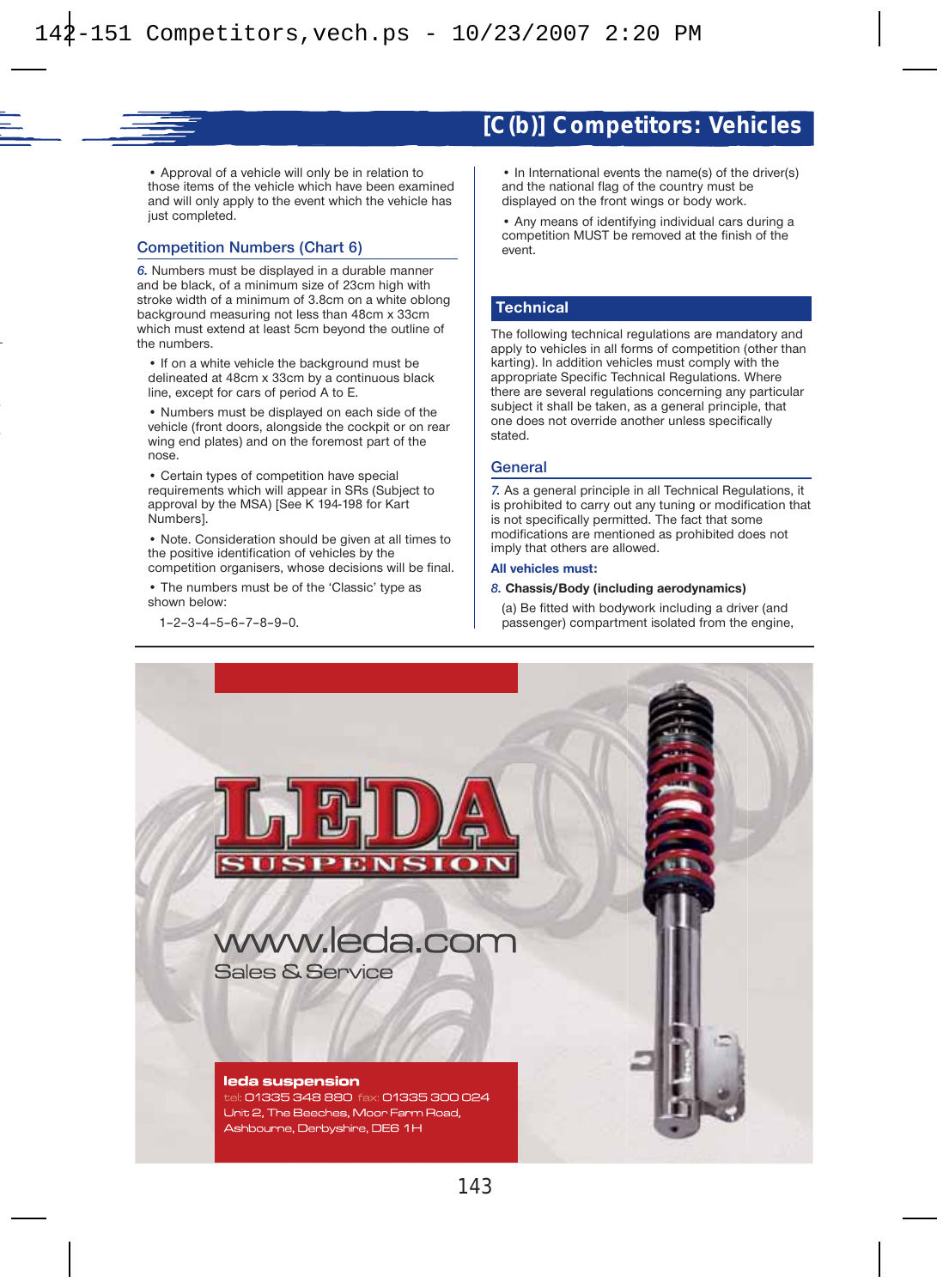

(b) Where a radiator is not isolated from the driver/ passenger compartment a suitable deflector to be fitted to prevent fluid directly coming into contact with the vehicle's occupants.

(c) With the exception of cars of Periods A to D, which in period specification were not equipped with a bonnet or casing of metal or solid flame resistant material covering and surrounding the main engine structure, have a protective bulkhead of nonflameable material between the engine and the driver/passenger compartment capable of preventing the passage of fluid or flame. Gaps must be sealed with GRP or with putty that completely closes any gap at all times.

#### (d) Magnesium is prohibited for bulkheads.

(e) Have a complete floor of adequate strength rigidly supported within the driver/passenger compartment.

(f) Not have the space normally occupied by passengers encroached upon, but may have the passenger seats removed.

(g) With the exception of cars of periods A to D have bodywork providing a minimum transverse cockpit opening width of 81cm. This width may not be interrupted.

(h) With the exception of racing cars or cars of periods A to D be equipped on all wheels with mudguards which present no sharp edges and cover the complete wheel (flange+rim+tyre) around an arc of 120 degrees. This minimum coverage must:

(i) be achieved with a continuous surface of rigid material uninterrupted by any gaps, holes, slots or vents.

(ii) extend forward ahead of the axle line.

(iii) extend downward behind the wheel to not more than 7.5cm. above the axle line.

(i) Aerofoils or spoilers may only be fitted to single seat racing cars (unless prohibited by an Approved Formula), or where specifically permitted, where FIA homologated, or where complying with National type approval.

(j) If originally fitted with driver/passenger doors, hatchback doors, sliding doors, opening boots or tailgates, these must be secured in the closed position during events.

(k) Have effective means of ventilating closed cars.

(l) Tinted glass in any window which can significantly affect through vision (in or out) or distort the colours of signal flags or lights, is prohibited.

(m) With the exception of Cross Country Vehicles, Racing Trucks and Karts, in all vehicles with the driver seated normally, the soles of his/her feet, resting on the pedals in the inoperative position, shall not be situated to the fore of the vertical plane passing through the centre line of the front wheels. Not applicable to vehicles constructed prior to 1.1.99 or

for those vehicle designs which have participated in an MSA Permitted Championship prior to 1.1.99.

#### *9.* **Seating**

• Have a normal adequate seat for the driver.

• The seat must be rigidly located within the compartment and must not tilt, hinge or fold unless it is a production seat fitted with a serviceable locking mechanism preventing independent operation.

• It must support and retain the driver within the vehicle.

• The seat cushion (i.e. the part on which the occupant sits) when uncompressed, must not be less than 15.25cm below the top edge of the adjacent body side or door.

• Any other seats fitted must similarly comply and all seats must face forward.

• Cars of periods A to D are exempt from this requirement.

• If a single seater, the maximum time for a driver to get in or out of the vehicle should not exceed 5 seconds.

#### *10.* **Engines**

• If forced induction is used, the coefficient will be 1.7:1 unless stated otherwise in Specific Technical Regulations or SRs.

• Be equipped with a positive method of throttle closing by means of external spring/springs so that in the event of failure of any part of the throttle linkage the throttle(s) are sprung closed.

• Vehicles fitted with electronic throttle control as standard original manufacturer's equipment for that vehicle are exempt from this requirement.

#### *11.* **Suspension**

• Be fitted with sprung suspension between the wheels and the chassis.

• Suspension must be controlled to avoid fouling of wheels on chassis or bodywork.

• Cars of periods A and B need not have sprung suspension, if originally built without it.

#### *12.* **Brakes**

• Be fitted with brakes that are operative and capable of stopping the vehicle as required.

• Carbon disc brakes are prohibited unless specifically authorised by the MSA for a class or category of car.

#### *13.* **Steering**

• Have a steering wheel with a continuous rim not incorporating any reflex angles in its basic shape (except for Drag Race vehicles). Wheels with flat rim segments i.e. 'D' shape wheels are permitted.

• Specifically not permitted are wheels having a non-continuous rim shape similar to that shown in the Drawing 13.

• Cars of periods A and B may have a tiller or alternative to a steering wheel if it formed part of the original vehicle.

• Have steering movement controlled to avoid fouling of wheels on chassis or bodywork.

• Rear wheel or four wheel steering is prohibited unless fitted on a Production vehicle by the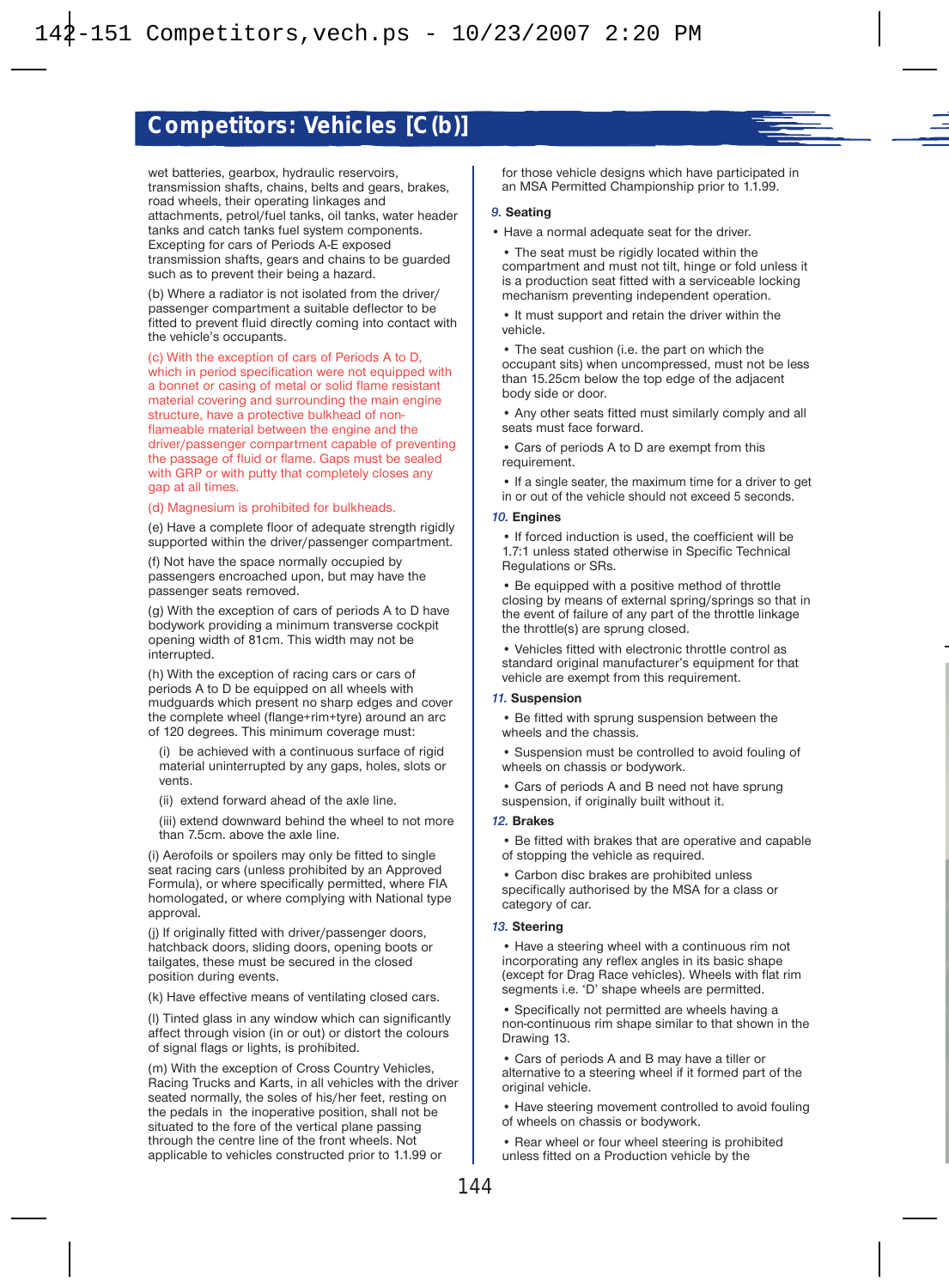### **[C(b)] Competitors: Vehicles**

manufacturer, or permitted under the Specific Technical Regulations, or SRs.

#### *14.* **Wheels**

• Have not less than four road wheels and tyres (excluding the spare).

• Not be fitted with any wheel spacer exceeding 2.5cm in thickness or of less than hub diameter. Multiple or Laminated Spacers and extended studs are prohibited.

• Have all hub nave plates and wheel embellishers removed.

#### *15.* **Tyres**

• Have tyres complying with Specific Technical Regulations and/or Construction and Use Regulations (if Standard Road Tyres), for the duration of the event.

• Tyres, if treaded, must have not less than 1.6mm of tread remaining at the start of an event. Formula Ford 1600 1mm.

• Where freedom of choice of tyres is left to the Competitor, the responsibility rests with each Competitor to ensure that the tyres to be used are of adequate rating having regard to the potential speed of their vehicle and the nature of the event.

• The fitment and/or use of pressure control valves to wheels and/or tyres is not permitted.

• Unless permitted under sporting regulations the use of chemical tyre softeners is not permitted.

#### *16.* **Cooling**

• Have any fluid carrying lines or tubes carrying coolants through the driver/passenger compartment painted red, and if non-metallic to be internally or externally metal braided hydraulic pressure hose.

• Screwed hose clips (e.g. 'Jubilee Clips') may only be used in conjunction with a suitably swaged pipe.

#### *17.* **Transmission**

• Have the transmission outside the driver/passenger compartment, beneath the floor or secured in casings or coverings of solid material.

• Be equipped with a reverse gear in normal working order unless otherwise stated in Specific Technical Regulations. Racing Cars of periods A to E are exempt from this requirement.

#### *18.* **Oil Systems**

• Have any oil lines passing through the driver/passenger compartment protected and, if nonmetallic, to be of internally or externally metal braided hydraulic pressure hose.

#### *19.* **Fuel Systems**

• Have any fuel lines passing through the driver/passenger compartment protected and, if nonmetallic, to be internally or externally metal braided hydraulic pressure hose or fuel lines complying with FIA specifications.

# **epm :** technology group

# www.epmtechnology.com

composite excellence from race to road

#### epm:technology

: 01332 875451 fax: 01332 875415 20 Victoria Road, Draycott, Derby, DE72 3PS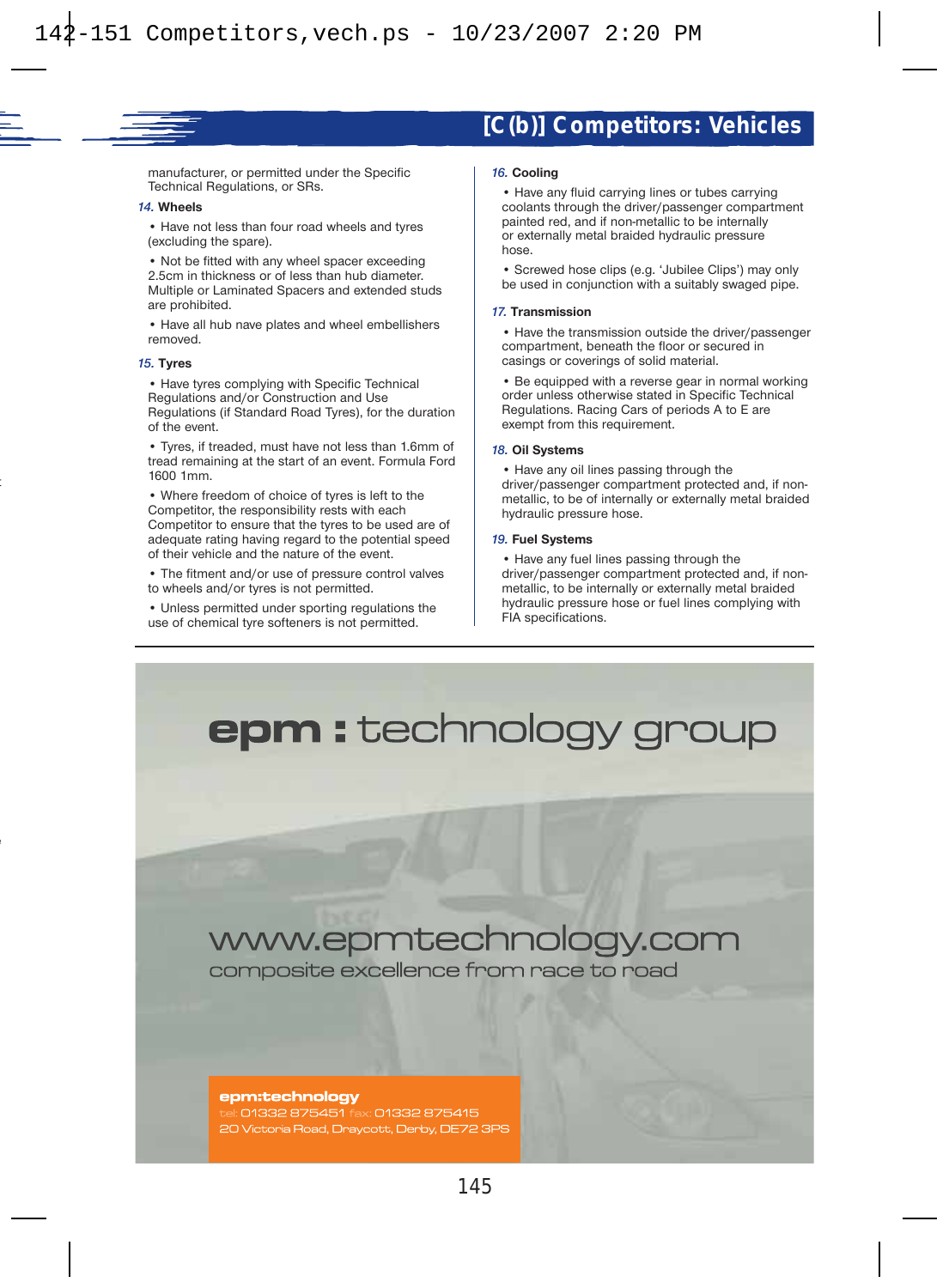

• They may only be joined by screwed sealing joints or vehicle manufacturers approved joint.

• If fitted with fuel fillers in a closed boot, or under closure, have collector/spill trays incorporated to drain outside the vehicle.

• Use pump fuel (see definition The Terminology) except, subject to prior written authority having been given by the MSA, where permitted otherwise under SRs, Formula Rules, and/or Championship Regulations.

• If using LPG, the entire system must conform with Construction and Use regulations and LPG Industry Technical Association Code of Practice No. 11.

• If using non-pump fuel have a 3 inch diameter 'Day-Glo' orange disc affixed immediately adjacent to the Competition Numbers on both sides.

#### *20.* **Electrical Systems**

• Have any wet batteries in driver/passenger compartment enclosed in a securely located leakproof container.

• Have batteries duly protected to exclude leakage of acid and to protect terminals from short circuiting and producing sparks.

• With the exception of racing cars be equipped with battery, generator, self-starter, side, tail, and brake lights. All this equipment to be in normal working order. Exceptionally when taking part in an event held totally off the public highway, need not comply with DoT Statutory Requirements regarding lighting or horn.

• With the exception of racing cars, or cars of periods A to C, have headlights in normal working order with glasses of minimum 182.5sq.cm unless SRs permit their removal.

• Have the battery earth lead, if not readily distinguishable, identified by a yellow marking.

• If required to have a self-starter, be able to demonstrate during the competition that it is capable of starting the engine.

• Be fitted with suppressors as required by the Wireless Telegraphy Regulations.

#### *21.* **Weight/Ballast**

• If subject to a minimum weight, that must be the weight of the vehicle in the condition in which it crosses the finishing line (excluding driver and passenger), or at any time during the competition and/or practice (except for certain classes or formulae which include the driver in the total weight).

• Any ballast required must be attached to the shell/chassis via at least 4 mounting points using bolts with a minimum diameter of 8mm each with steel counter plates of at least 400sq.mm surface area and 3mm thickness.

• Provision must be made for the fixation of seals by scrutineers if deemed necessary.

• Where ballast is fitted to touring, sports, sports racing or GT cars it shall be fitted in the passenger's location.

- Single seat racing cars are exempt from the above
- mounting requirements.

#### *22.* **Exhausts**

• Have the exhaust system isolated from the driver/passenger compartment (e.g. beneath the floor or secured in casings of solid material).

• Have no part of the exhaust system protruding to the rear of the bodywork more than 15cm.

• If Racing Car with rear aerodynamic device, not have any exhaust pipes extending rearwards beyond the aerofoil.

• If Racing Car without aerodynamic device, not have exhaust pipes extending more than 60cm beyond the rear wheel axis.

• If Rear Engined Single Seater Racing Car, have the exhaust outlet between 4cm and 60cm from the ground.

• Have all exhaust outlets terminating behind the mid-point of the wheelbase of the vehicle and within 150mm of the outside the bodywork periphery in plan view. Side exhausts not to protrude more than 4cm. For vehicles other than racing cars that are not fitted with enveloping bodywork any side exhaust may not extend beyond the plane through the outside of the front and rear tyres with the front wheels in the straight ahead position. Cars of periods A to E and Drag race vehicle are exempt from these requirements.

#### *23.* **Silencing**

The reason for Silencing (SOUND CONTROL) is to reduce environmental impact and to keep Motor Sport running. Environmental Protection legislation has increased the pressure on activities generating noise and Local Authorities have the power to suppress any noise source deemed to be causing a nuisance. Our system of control is acceptable to most Environmental Bodies and must be considered as part of eligibility to Compete in events.

• All competing vehicles are subject to mandatory silencing, unless a specific waiver for that Class, or Formula is granted. Where specified as mandatory, a silencer must be used, irrespective of the exhaust sound generated without it.

• Vehicles which comply with the Technical Regulations of FIA Formulae and Championships set out in the current FIA Yearbook and other FIA approved Champion-ships, Series and Cups which are participating in races for such Formulae, Championships, Series and Cups at meetings which have been entered on the FIA International Calendar are exempt from MSA sound test requirements but must comply with the sound test requirements set out in the appropriate Formulae, Championship, Series or Cup Regulations.

• Silencing is not mandatory for the following categories of vehicle but is strongly recommended, and may be made mandatory in the SRs at the request of the Circuit/Venue owners:

(a) All cars of periods A to D. (This does not include events any part of which takes place on the Public Highway where national laws will apply.)

(b) Formula 1 and other single seater racing cars of periods E and F.

(c) Drag race vehicles.

• For British Formula Three, British GT and British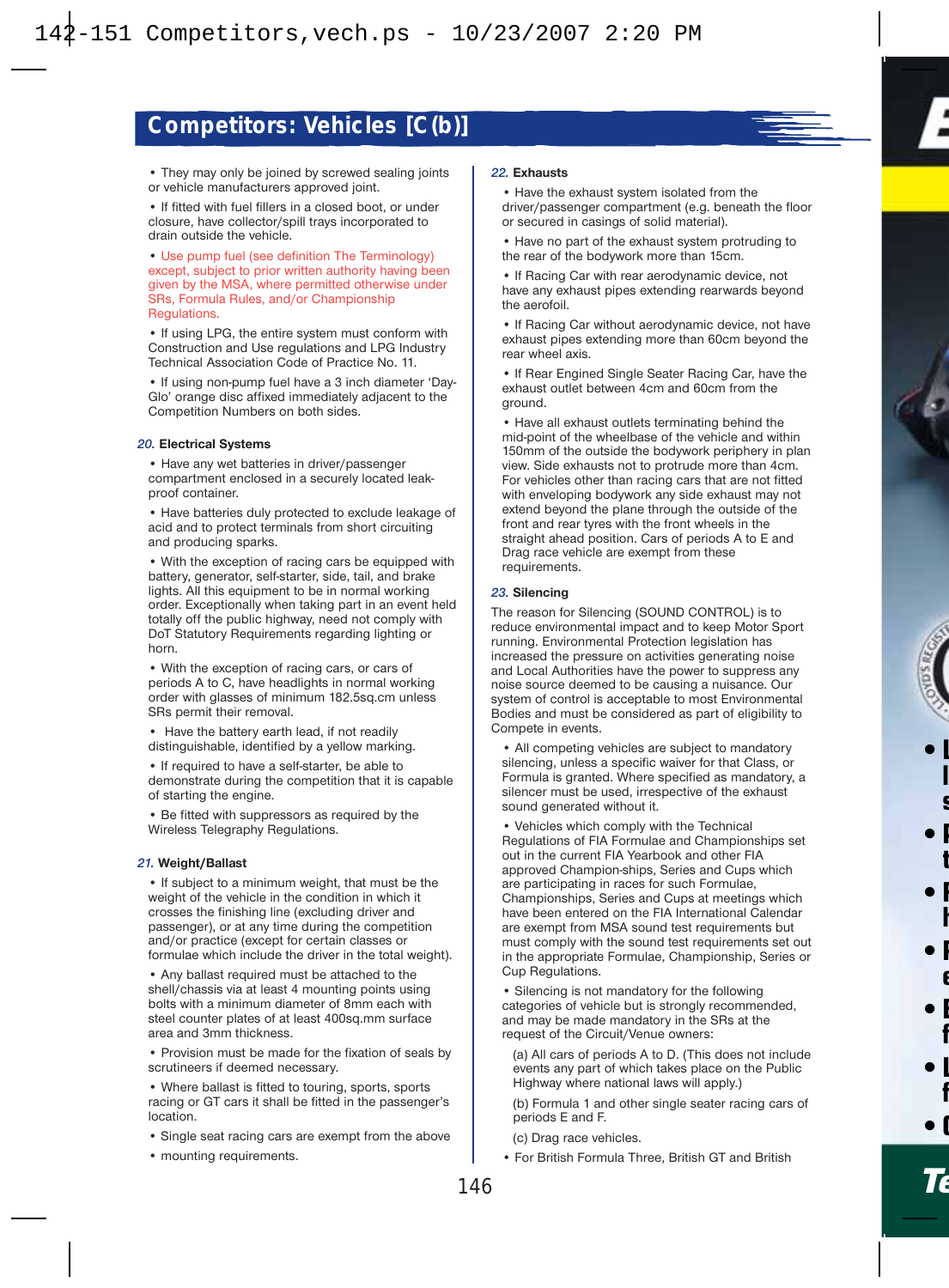# Be prepared to...





- **Lightweight legal silencers in stainless or titanium**
- **Power enhancing tubular manifolds**
- **FIA homologated high flow catalysts**
- **Reverse engineering of existing parts**
- **Bespoke design and fitting service**
- **Low volume manufacturing facility**
- **CNC tube bending**



# **BTB EXHAUSTS SOUND ENGINEERING**

*Tel: 01327 261797 www.btbexhausts.co.uk*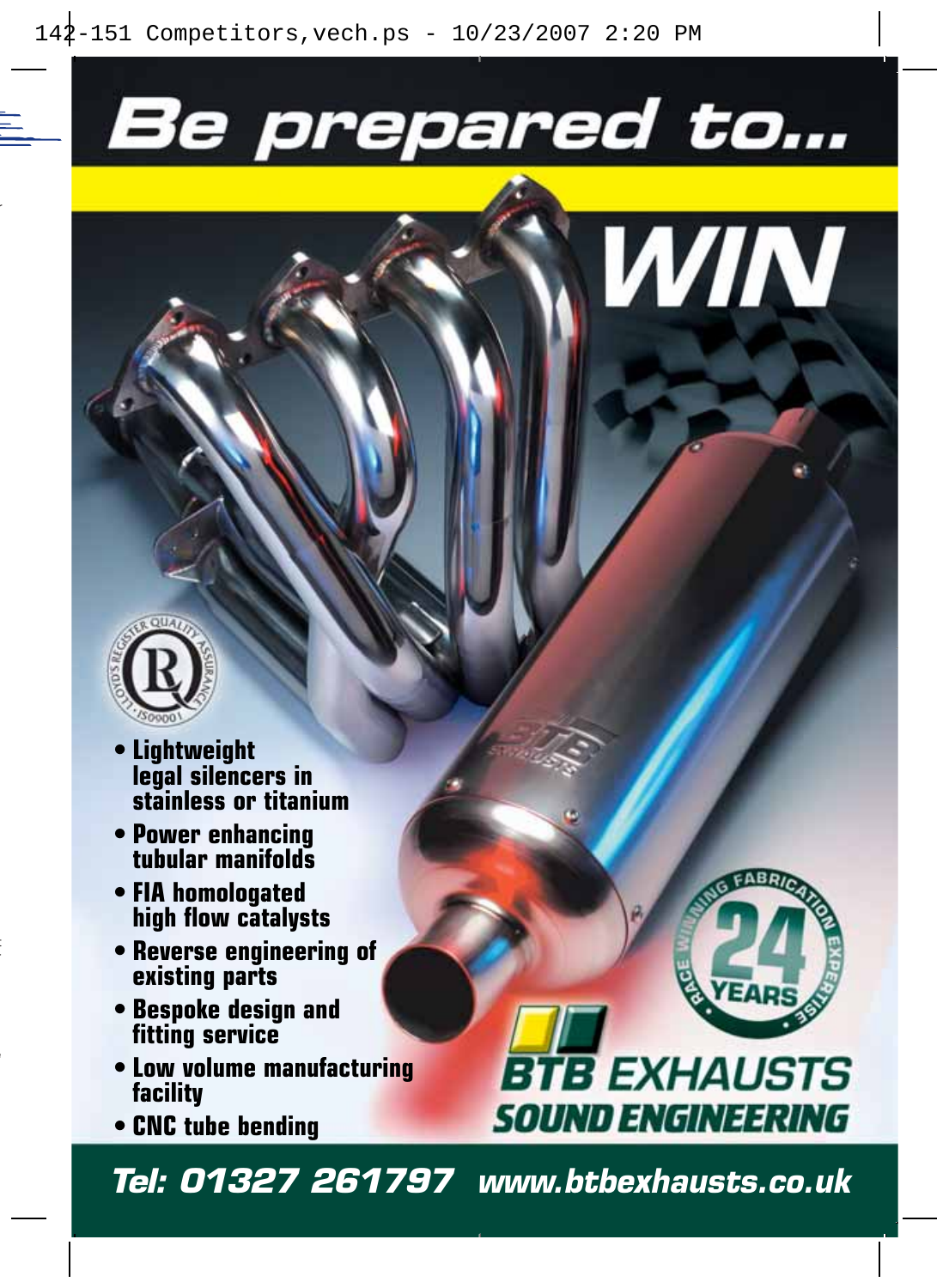

• Special regulations apply to High Speed Oval formulae and are only applicable when racing on high speed oval circuits.

• Temporary Silencers, by-pass pipes or the inclusion of temporary parts to achieve silencing requirements are prohibited. Officials may refuse to carry out Sound Checks on vehicles utilising temporary parts in exhaust systems. Organisers are empowered to exclude in such situations.

• Sound levels may be reduced following changes in EU Regulations.

• Circuit/venue owners/organisers may impose additional restrictions in SRs.

#### *24.* **Sound Test Requirements (Chart 24)**

• Measurements will be made at 0.5m from the end of the exhaust pipe with the microphone at an angle of 45° with the exhaust outlet and at a height of 0.5 to 1.0m above the ground.

• Where more than one exhaust outlet is present, the test will be repeated for each exhaust and the highest reading will be used. In circumstances where the exhaust outlet is not immediately accessible, the test may be conducted at 2.0m from the centre line of the vehicle at 90° to the centre line of the vehicle, with the microphone 1.2m above the ground.

• Measurements should be made outdoors with no large reflecting objects (e.g. walls etc.) within 3.0m (in the 0.5m test) or within 10.0m (in the 2.0m test).

• Background sound levels should be at least 10dB(A) below the measured level.

• Where possible measurements should be taken as close as possible to the vehicle, at the defined distances, to avoid background noise.

• Cars of periods A to D falling within Sections C and D should run engines at two thirds maximum RPM.

• The 2.0m test can be made from either side of the car.

• The highest reading registered being the one needing to comply with the maximum noise requirements.

• Sound testing should be carried out BEFORE taking part in any competition.

• The time and location of sound testing should be advised to competitors prior to the event.

• It is stressed that all participants in motor sport, competitors, officials, marshals, etc., should be aware of, and protect themselves from, noise.

#### *25.* **Safety**

All vehicles must comply with Safety Regulations as itemised under their Specific Technical Regulations and as detailed under the section headed Safety Criteria [Section C(c)].

#### *26.* **Miscellaneous**

(a) Be of sound construction and mechanical condition and be well maintained.

(b) Have positive fastenings for all doors and all hinged or detachable parts of the bodywork.

(c) Have no temporary parts incorporated in their construction.

(d) Not necessarily be equipped with seat belts, speedometer, spare wheel or bumpers if the event is held on private property unless specified to the contrary by SRs. Any exposed sharp ends of bumpers etc., must be protected.

(e) Be prohibited from carrying cameras/videos unless authorised by the Chief Scrutineer and Event Organiser.

(f) Not be a vehicle of commercial type, such as a van/pick-up which was initially intended solely for commercial or goods carrying, unless permitted by SRs.

(g) Have a minimum distance of 183cm between the centre lines of the foremost front and rearmost rear substantial load-carrying wheels, unless complying with an Approved Formula, or being a standard production car.

(h) Except for racing cars, be fitted with a windscreen. if plastic windscreen, sidescreens or rear windows are fitted the thickness must not be less than 4mm.

(i) Sports cars supplied as standard with plastic sidescreens may retain them in their original thickness.

(j) Not have skirts, bridging devices or any form of aerodynamic device between the chassis and the ground/track. Any specific part of the car influencing its aerodynamic performance must:

(a) comply with rules relating to coachwork.

(b) be rigidly secured to the entirely sprung part of the vehicle.

(c) remain immobile in relation to the vehicle.

(k) Under no circumstance can any part of the bodywork, or of the suspended part of the car, be below a horizontal plane passing 4cm above the ground, the car being in normal racing trim with the driver aboard. A gauge of 4cm may be used by Scrutineers before or after races or practice to check the ground clearance.

(l) Not carry or pass any liquids in or through any tubes comprising part of the chassis structure, or safety roll-over bar.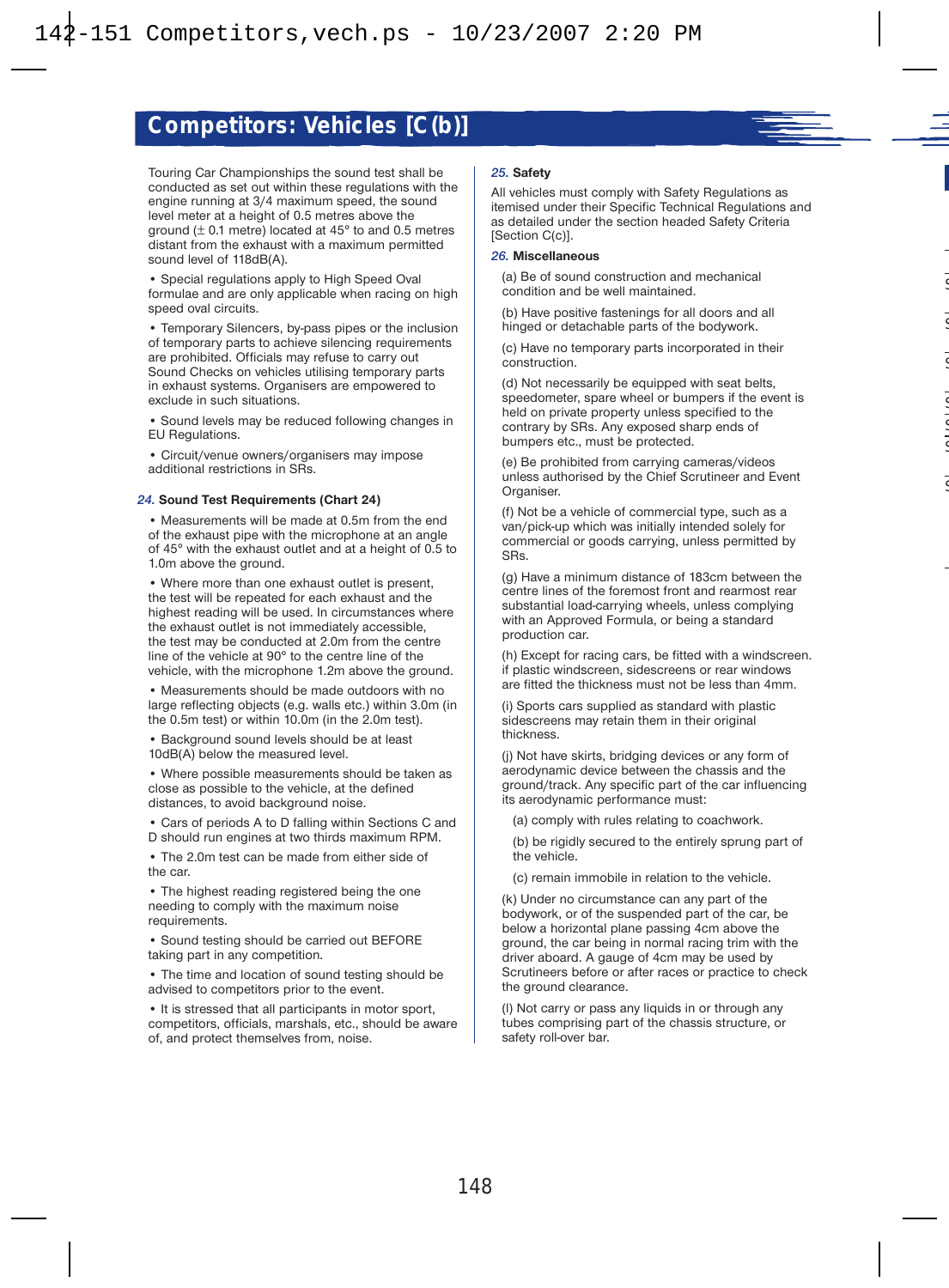

**Appendix 1: Charts and Diagrams**

### **Chart 24: Maximum Noise Limits**

**The following table gives alternative distance readings. (Noise measured in dB(A).)**

|                 | 0.5 <sub>m</sub> | 2.0 <sub>m</sub> |                                                                                     |
|-----------------|------------------|------------------|-------------------------------------------------------------------------------------|
| Section 'A' 105 |                  | 93               | <b>CAR RACE (SALOON AND SPORTS CARS)</b><br>MAXIMUM AT % MAXIMUM RPM                |
| Section 'B'     | 108              | 96               | <b>CAR RACE (SINGLE SEATER AND SPORTS)</b><br>RACING CARS) MAXIMUM AT % MAXIMUM RPM |
| Section 'C'     | 100              | 88               | STAGE RALLY, AUTOTEST, TRIALS, CCV<br>MAXIMUM AT 4,500 RPM                          |
| Section 'D'     | 98               | 86               | ROAD RALLY MAXIMUM AT % MAXIMUM RPM                                                 |
| Section 'F'     | 100              | 88               | CCV MAXIMUM AT % MAXIMUM RPM                                                        |
| Section 'F'     | 108              | 96               | AUTOCROSS AND RALLYCROSS MAXIMUM<br>AT % MAXIMUM RPM                                |
| Section 'G'     |                  |                  | HILLCLIMB AND SPRINT MAXIMUM AT 3.<br><b>MAXIMUM RPM -</b>                          |
|                 | 110              | 98               | RACING AND SPORTS LIBRE CARS AND CARS<br>COMPLYING WITH 1.82 AND 1.103              |
|                 | 108              | 96               | ALL OTHER CATEGORIES                                                                |

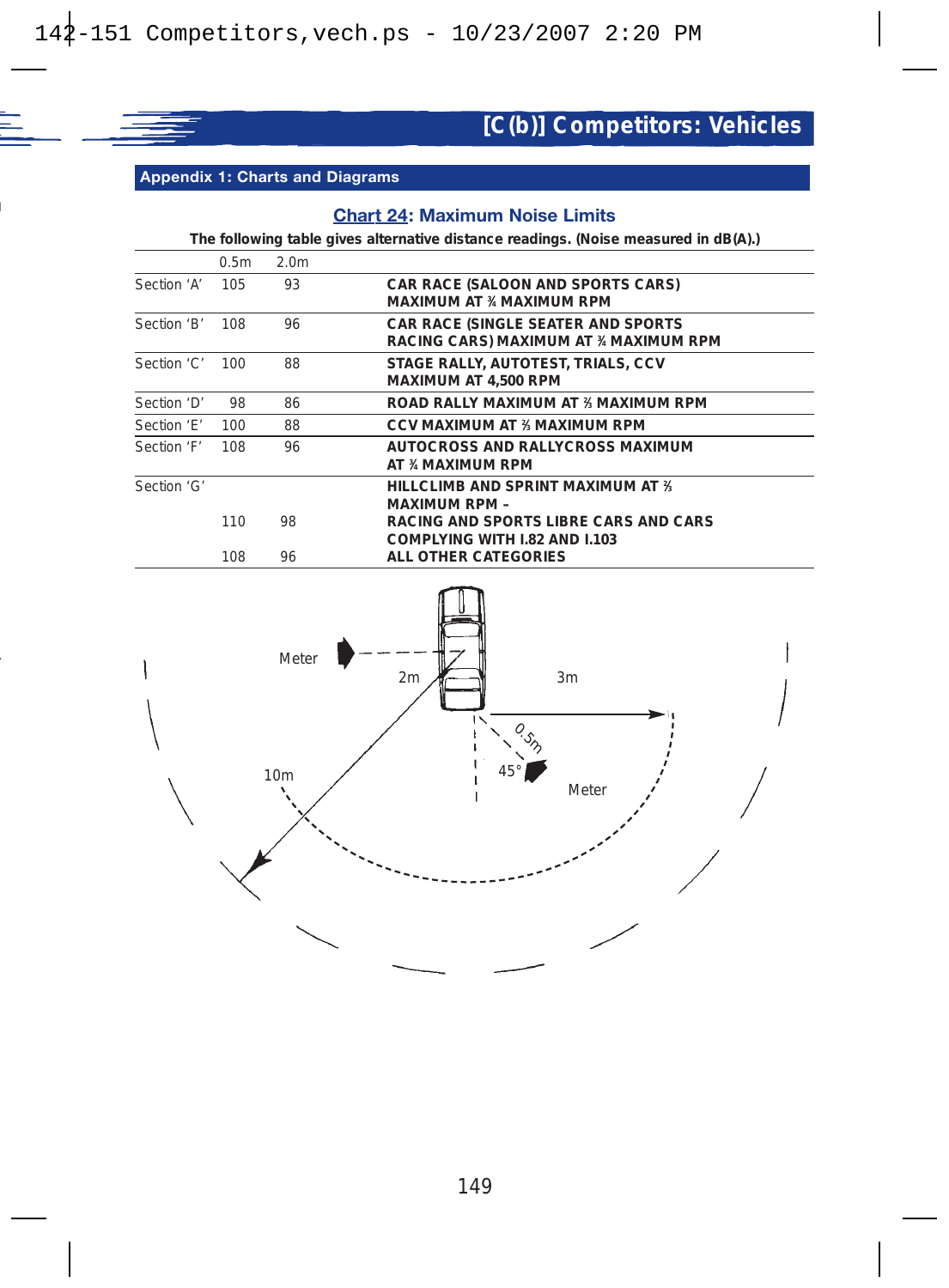

### **Drawing 6: Competition Numbers**